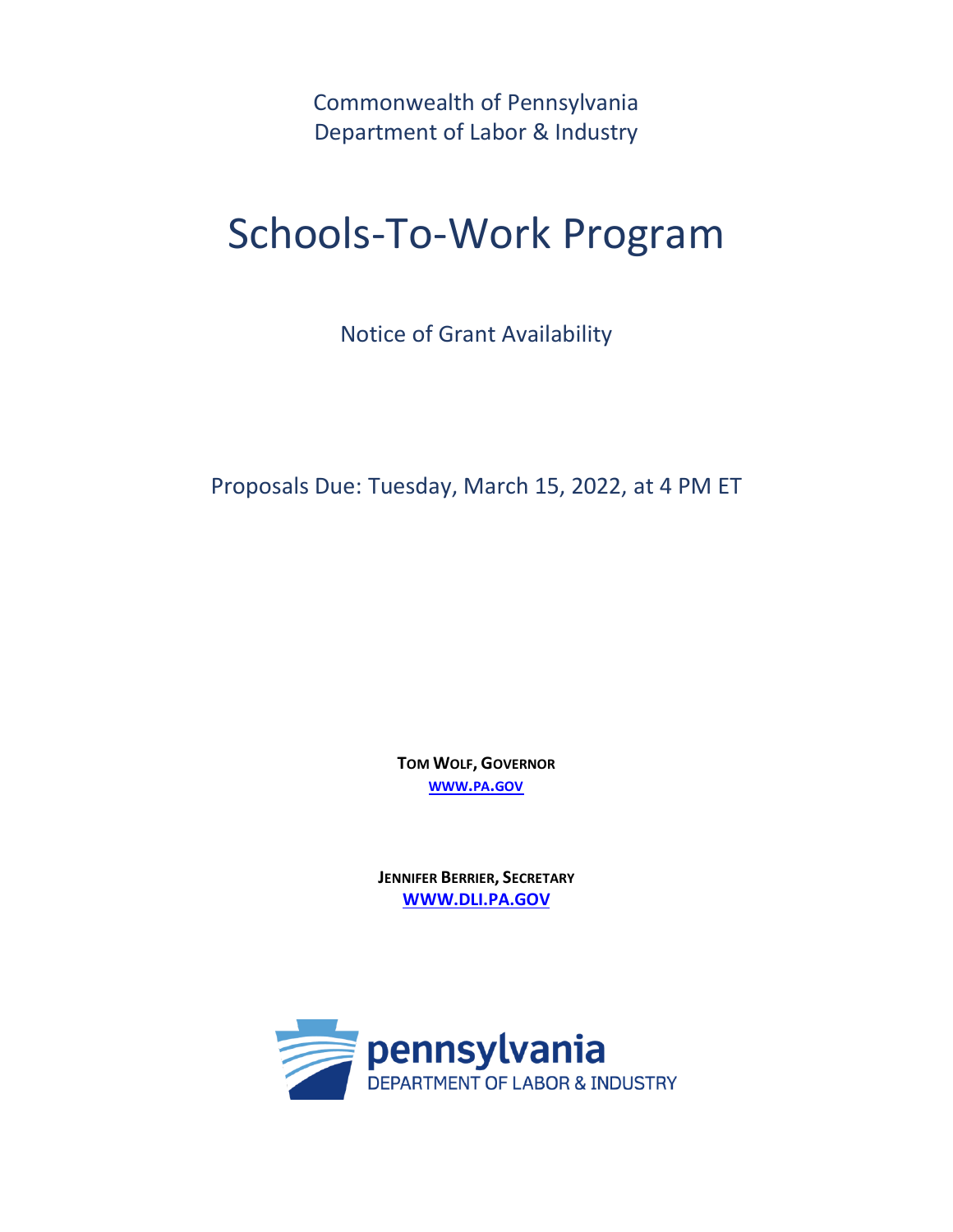# Table of Contents

# **Key Dates**

| February 11, 2022                  | Notice of Grant Availability (NGA) Release Date                                                                                                                                                                                                                                                                                    |
|------------------------------------|------------------------------------------------------------------------------------------------------------------------------------------------------------------------------------------------------------------------------------------------------------------------------------------------------------------------------------|
| February 17, 2022<br>At 1:30 PM ET | Bidder's Conference:<br>Microsoft Teams Meeting: Click here to join the meeting<br>Or call in (audio only)<br>Toll Number: +1-267-332-8737<br>Phone Conference ID: 652 135 371#<br>A complete list of Q&As if applicable will be posted here:<br>https://www.dli.pa.gov/Businesses/Workforce-Development/grants/Pages/default.aspx |
| March 15, 2022 at<br>4:00 PM ET    | <b>Application Due Date</b><br>Applications must be submitted to the RA-LI-BWDA-GS@pa.gov resource<br>account with the email subject:<br>"Schools-To-Work Program NGA Application - Program Year 2021."                                                                                                                            |
| July 1, 2022                       | <b>Contract Start Date</b>                                                                                                                                                                                                                                                                                                         |
| December 31, 2024                  | <b>Contract End Date</b>                                                                                                                                                                                                                                                                                                           |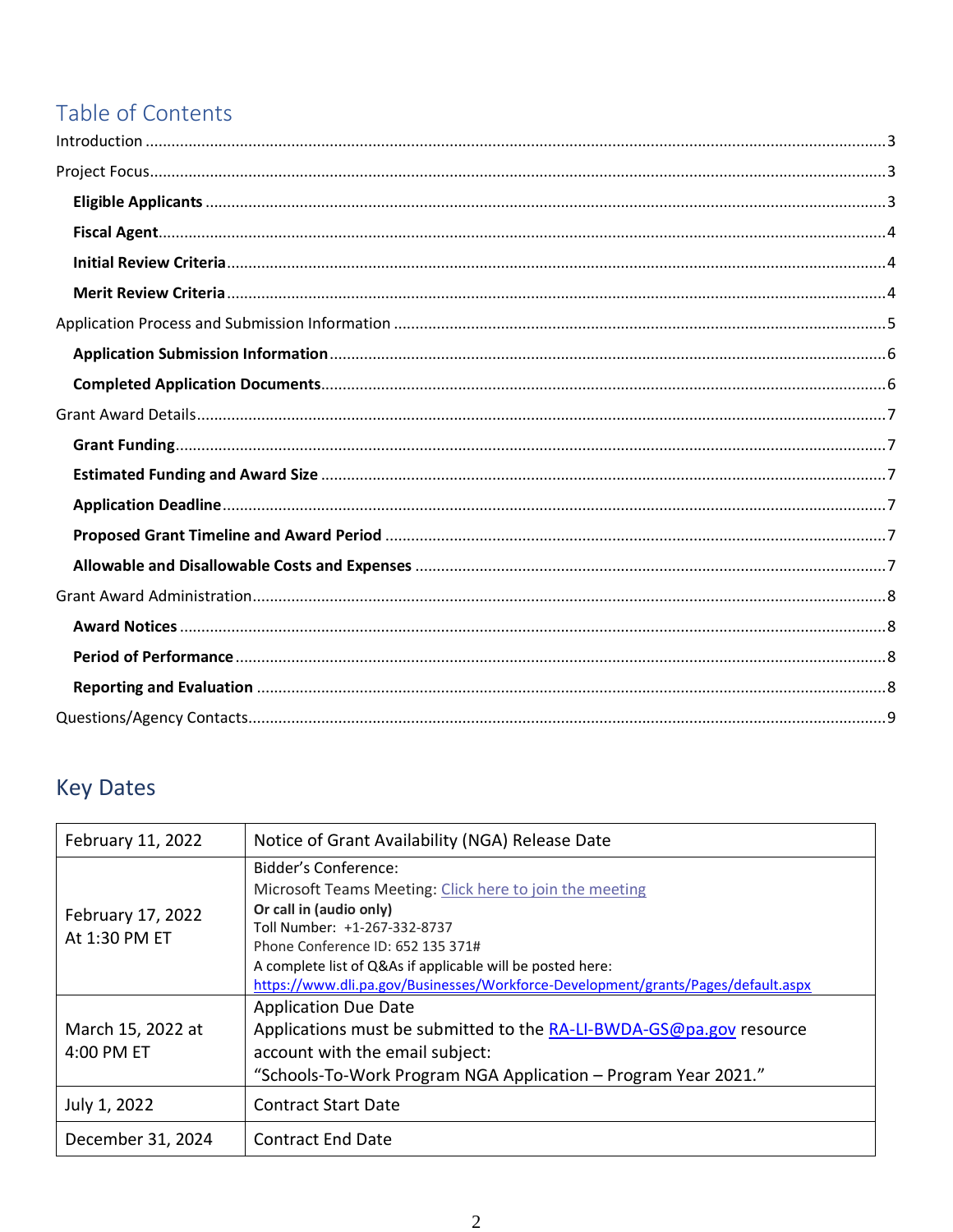# <span id="page-2-0"></span>Introduction

The Pennsylvania Department of Labor & Industry (L&I) announces the availability of approximately \$2,500,000 in funding for Schools-to-Work Program (STWP) Grant awards. L&I will be launching a Schools-to-Work Program through the competitive award of a grants to sponsors in partnership with schools in the commonwealth to support the establishment or enhancement of a workforce development partnership between schools, employers, organizations, or associations to create employment and training pathways. The Notice of Grant Availability (NGA) seeks applications to support this statewide initiative.

# <span id="page-2-1"></span>Project Focus

The project proposal must create learning opportunities for participating students and should focus on the coordination of people and resources to help individuals on a continuous path to family sustaining employment and growth in a career. Within education, this coordination includes aligning our state's K-12 and postsecondary education systems, as well as the career and technical education services provided within and across program providers, closely mirroring the apprenticeship structure, model, and desired results. Recognizing these parallels in methodology, the proposal must focus on building pre-apprenticeship programs to fill current and anticipated labor market needs in the given geographical area.

A successful program will:

- focus on robust outcomes which may include the attainment of industry-recognized qualifications, certifications or college credits, pathways for transition to a registered apprenticeship program, post-secondary education program or employment and an explanation of how college credits earned will be transcripted and transferrable;
- demonstrate existing qualified program personnel, or identification of additional personnel needed, if any, to establish or increase program capacity to meet or contribute toward meeting current and anticipated regional labor market needs;
- include detailed program curricula demonstrating its tie to the outcomes;
- include various methods of outreach; and
- offer free or reduced tuition costs for program participants.

### <span id="page-2-2"></span>**Eligible Applicants**

Eligible applicants must be any entity that is registered with the department as a pre-apprenticeship program, connected with a registered apprenticeship program, or a program that has an established connection with a registered apprenticeship program and is working on pre-apprenticeship registration and which will have the full responsibility for the administration and operation of the program. (Examples of entities could be Local Workforce Development Boards, secondary schools, community colleges, trade schools, etc.) This applicant will be the program "sponsor". The sponsor must be partnered with at least one school in a school district, charter school, regional charter school, cyber charter school, intermediate unit or career and technical school. The applicant must be capable of bringing together business, education, workforce, community, and other partners to achieve the overall project goals of this NGA. Additionally, the applicant must demonstrate the ability to coordinate the project design and implementation of the project, manage the project budget, and implement a strategy to collect, analyze, and report performance outcomes.

New pre-apprenticeship programs must be registered by October 1, 2022. To learn more about registering your preapprenticeship program, please click [here.](https://www.pacareerlink.pa.gov/jponline/Apprenticeships/InterestedInPreApprenticeship) For other resources related to pre-apprenticeship programs, please see Appendix E.

**Additionally, applicants must have a PA SAP Vendor Identification Number and be able to comply with the Workforce Grant agreement foun[d here.](https://www.dli.pa.gov/Businesses/Workforce-Development/grants/Pages/default.aspx)** Applicants who cannot meet these additional requirements at the time of award will relinquish their award.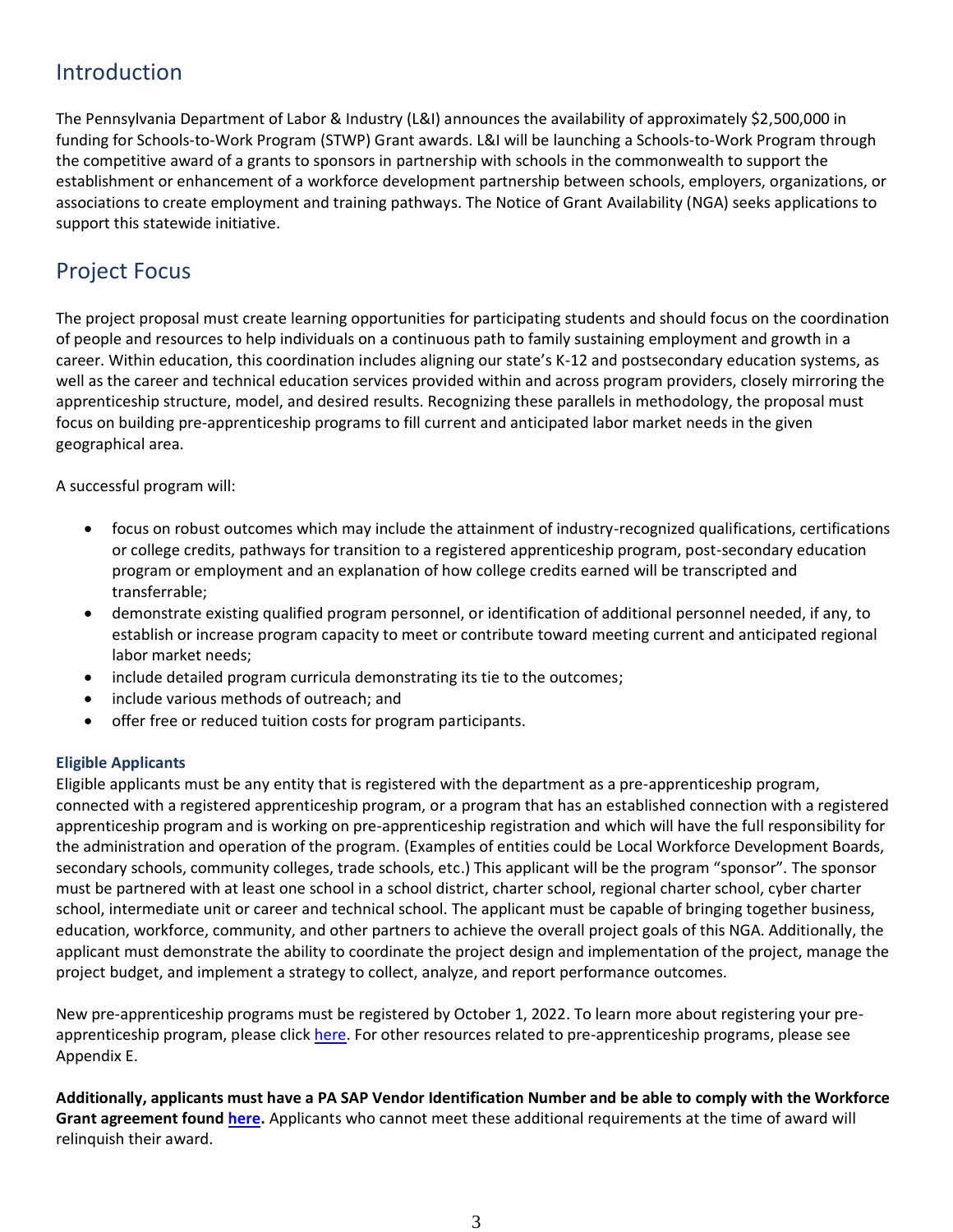# <span id="page-3-0"></span>**Fiscal Agent**

Fiscal agents include eligible applicants as detailed above. If organizations apply as a partnership, the application must appoint a single entity as the lead applicant who must also act as fiscal agent. The fiscal agent will receive, manage, and disburse grant funds.

# <span id="page-3-1"></span>**Initial Review Criteria**

Prior to comprehensive merit evaluation, PA will perform an initial review to determine that (1) the applicant is an eligible applicant; (2) the information required by the announcement has been submitted; (3) all mandatory requirements are satisfied; and (4) the proposed project is responsive to the purpose of the NGA.

### <span id="page-3-2"></span>**Merit Review Criteria**

The comprehensive merit evaluation will be conducted by a review team who will score projects based on the degree to which the project addresses the following required criteria:

# **Project Design and Management Plan (40 points)**

- Identifies a clear problem, challenge, or opportunity related to STWP supported by relevant data and information including qualifications and certifications necessary to fill current and anticipated regional labor market needs. This section should include the number of openings projected for the connected registered apprenticeship program and the number of openings projected for this occupation. (5 points)
- Includes learning opportunities for participating students, including classroom training, workplace visits, internships, apprenticeships, mentorships, employment opportunities, special education transition, Capstone Cooperative Education, job shadowing or externships that will lead to a pre-apprenticeship program. (5 points)
- Describes pathways for transition to a registered apprenticeship program, post-secondary education program or employment. (5 points)
- Includes program curricula. (5 points)
- Illustrates the alignment with existing local, regional, and state education, workforce, and economic development initiatives. (5 points)
- Describes a clear equity strategy for the targeted population(s) to be served (a strategy that creates a more equitable access to services). (5 points)
- Provides a project timeline to include implementation steps, deliverables, and how those deliverables meet the desired outcomes of the project. (10 points)

### **Performance Outcomes (15 points)**

- Describes the metrics that will be used to show impact and success of the program (10 points):
	- $\circ$  Performance outputs, which quantify the services and activities funded by STWP resources (number of students served including demographics, employment barriers remediated, number of sessions provided, credits earned, etc.) and must include:
		- Number of individuals who successfully complete the program
		- Employment barrier(s) remediated
		- Number of individuals who receive an industry recognized credential
	- o Program outcomes must include the goal amounts for the following:
		- Percentage of individuals who successfully complete pre-apprenticeship program interviewed by the apprenticeship program
		- Percentage and wages of individuals who successfully complete the pre-apprenticeship program hired by apprenticeship program
		- Percentage and wages of individuals who successfully complete the pre-apprenticeship program hired by another employer in a same/related industry
		- Percentage and wages of individuals who successfully complete pre-apprenticeship program hired by another employer in non-related industry
		- Percentage of individual who enrolls in post-secondary education or training.
- Describes how the applicant will track performance metrics; and the process that will be used to collect, track, and report the data. (5 points)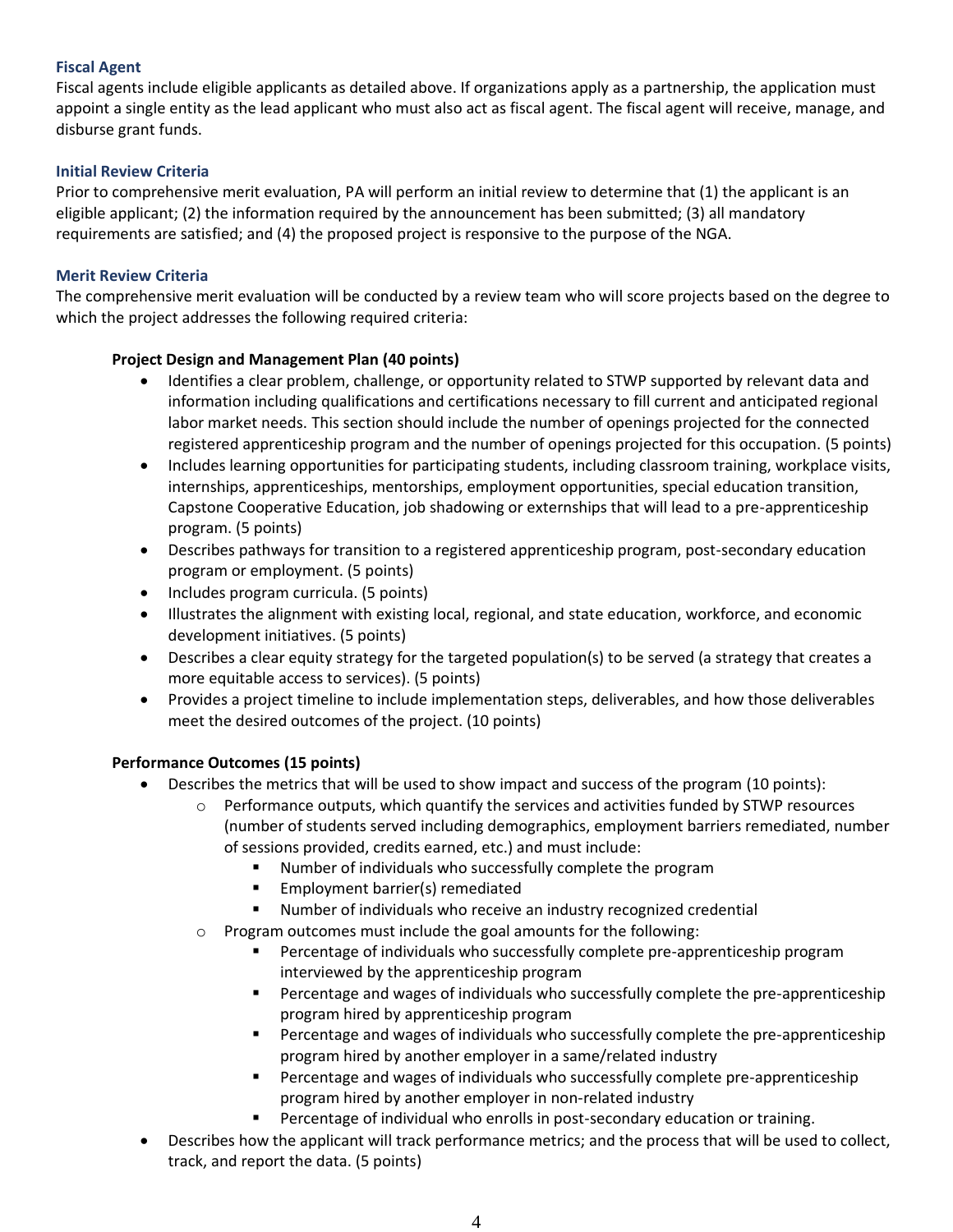# **Stakeholder Engagement (15 points)**

- Identifies key partners and additional partners as warranted to include at least one school. Demonstrates an effort by the lead applicant to develop strong, high quality, diverse cross-sector partnerships committed to working collaboratively to implement the project. Please note: Applicants are encouraged to have multiple partners across sectors (e.g. education partners, workforce development partners, business partners, economic development partners, and community partners) that demonstrate their commitment through letters of support. (5 points)
- Identifies the responsibilities of each of the partners. (5 points)
- Identifies the adequacy of the key personnel on the grant to foster collaboration and implement programs to increase program capacity to meet or contribute toward meeting current and anticipated regional labor market needs (identify personnel by name and qualifications). (5 points)

#### **Impact and Sustainability (10 points)**

- Describes how the project partners will sustain the project beyond the grant period. (5 points)
- Describes any matching funds that the applicant and/or program partners will provide for the project, if applicable. (5 points)

### **Other Evaluation Criteria (25 points)**

Priority consideration will be given to proposals that demonstrate:

- **Data-Driven, Evidence-Based Innovation:** Proposals support their proposal with relevant data and information, identify an evidence-based solution, or are piloting a promising practice to address employment and training pathways. (5 points)
- **Prioritization:** Incorporates students from grades nine through twelve and prioritizes program completion and transition to post-secondary training, education or employment. (5 points)
- **Partnership:** Involves a partnership between multiple schools or school districts, employers, organizations or associations. (5 points)
- **Leveraging Other Resources**:
	- $\circ$  Leverage federal and non-commonwealth resources, including, but not limited to, WIOA, Adult Basic Education, SNAP, TANF, philanthropic resources, employer contributions, and other resources to reach their project goals;
	- $\circ$  Leverage existing staff, facilities, equipment, and other in-kind resources to reach their project goals; and
	- $\circ$  Supplement, not supplant, existing public and private resources (e.g. other federal or state grants and philanthropic contributions, cash, in-kind, etc.). Proposals should demonstrate efficient and effective use of resources. (10 points)

### **Budget Form and Justification (15 points)**

Applicants must provide a complete budget broken out by line item. The budget must:

- Include a detailed budget justification which includes a detailed breakout of quantity, cost, and narrative to support each line item of the budget. State the annual salary of each person, the percentage of each person's time devoted to the project, the amount of each person's salary funded by the grant, and the total personnel cost for the period of performance. (10 points)
- Provide a detailed budget breakout. (5 points)

# <span id="page-4-0"></span>Application Process and Submission Information

<span id="page-4-1"></span>The STWP funding NGA and related materials are available on L&I's grants website: [http://www.dli.pa.gov/Businesses/Workforce-Development/grants.](http://www.dli.pa.gov/Businesses/Workforce-Development/grants)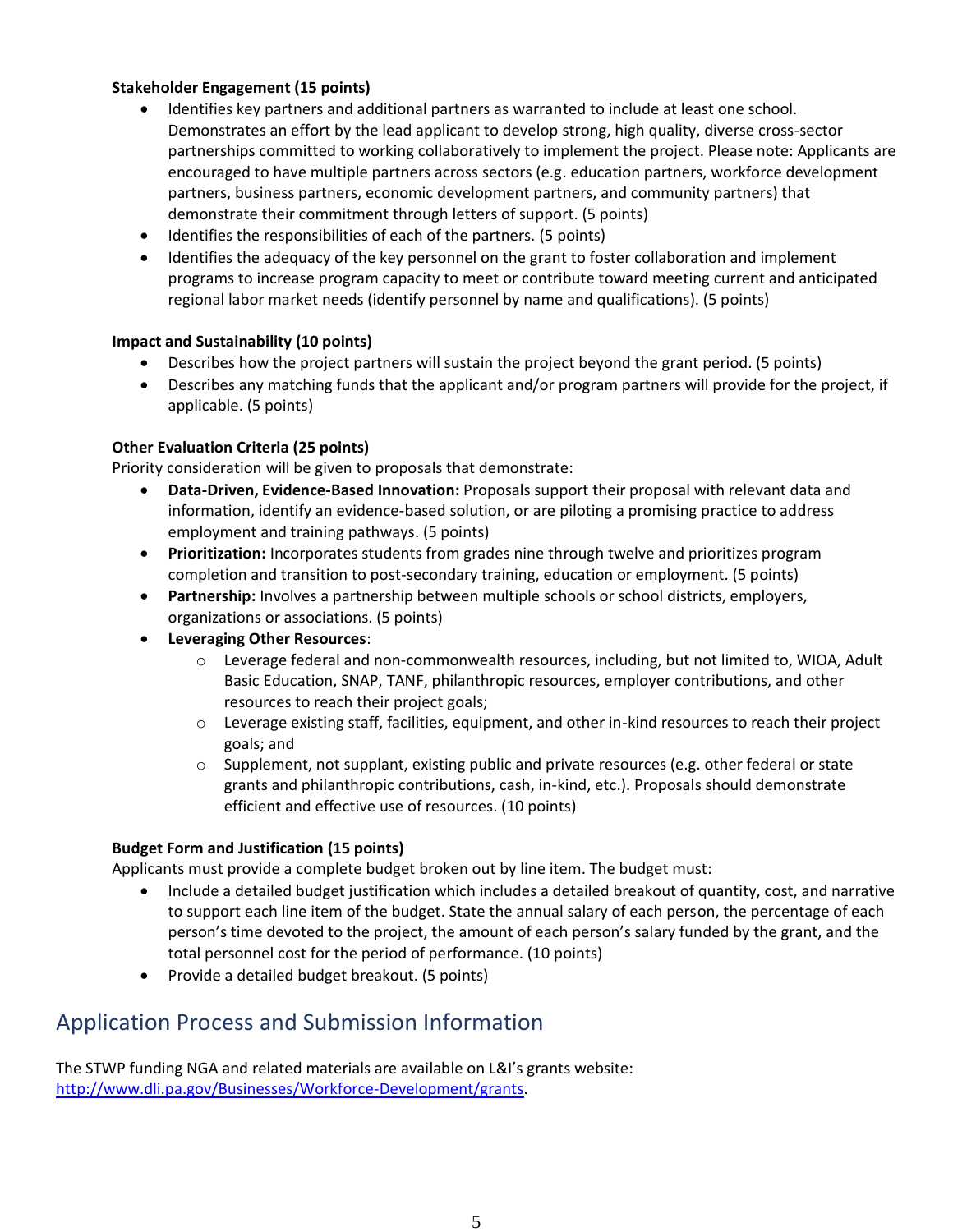# **Application Submission Information**

Applications must be complete, including all required documents outlined below. An electronic copy of the application and all required components must be emailed to the grants services resource account a[t RA-LI-BWDA-GS@pa.gov](mailto:RA-LI-BWDA-GS@pa.gov) with the email subject: "Schools-To-Work Program NGA Application – Program Year 2021." An automatic reply email will be sent from the resource account upon receipt of the application. This is validation that the application was received and should be retained. Applications must be submitted by the application deadline specified in this announcement. Incomplete applications or applications that do not meet these specifications will not be evaluated or scored.

All application documents must be in Adobe Portable Document Format (PDF). Page numbers must be provided in the footer. Do not include any internet addresses (URLS) that provide information necessary to review the application. Documents must not include any proprietary or sensitive business information as PA may make it available to the public.

# <span id="page-5-0"></span>**Completed Application Documents**

Completed applications must include all six (6) required documents:

- 1. **Application Form** (saved as a single file titled "Application Form") The grant application form must be completed in full and submitted with the other required documents. The application form can be found at<http://www.dli.pa.gov/Businesses/Workforce-Development/grants> and an example can be found as Appendix A.
- 2. **Project Summary Cover Page** (saved as a single file titled "Project Summary Cover Page" and two page max or three page max if submitting an optional Registered Apprenticeship Program Registration Certificate) with the following information: The Project Summary Cover Page can be found at

<http://www.dli.pa.gov/Businesses/Workforce-Development/grants> and is available as Appendix B.

- a. Name of applicant
- b. Name of fiscal agent
- c. Vendor ID number
- d. Project title
- e. Project county
- f. Project partners
- g. Project service area (e.g., municipality, house and senate legislative districts to be served)
- h. Project summary;
- i. Project point of contact and contact information
- j. Registered Apprenticeship Program Partner(s)
- k. Registered Apprenticeship RAPIDS ID#. Note: The apprenticeship program partner(s) will be able to provide their RAPIDS ID number.
- l. Registered Apprenticeship Program Registration Certificate (optional)
- 3. **Project Narrative** (saved as a single file titled "Project Narrative" must be single spaced on 8.5" by 11" paper, with 1" margins using 11-point Calibri font and 10 pages max) with the following information:
	- a. Details answering all of the evaluation criteria, and sub criteria, outlined herein, including:
		- i. Project Design and Management Plan
		- ii. Performance Outcomes
		- iii. Stakeholder Engagement
		- iv. Impact and Sustainability
		- v. Other Evaluation Criteria

If the narrative is more than 10 pages, evaluators will only review the first 10 pages.

# 4. **Letters of Support** (saved as a single file titled "Letters of Support")

Each application must have no more than 5 letters of support. Each application must have at least one letter from an education, workforce development, or business/economic development partner.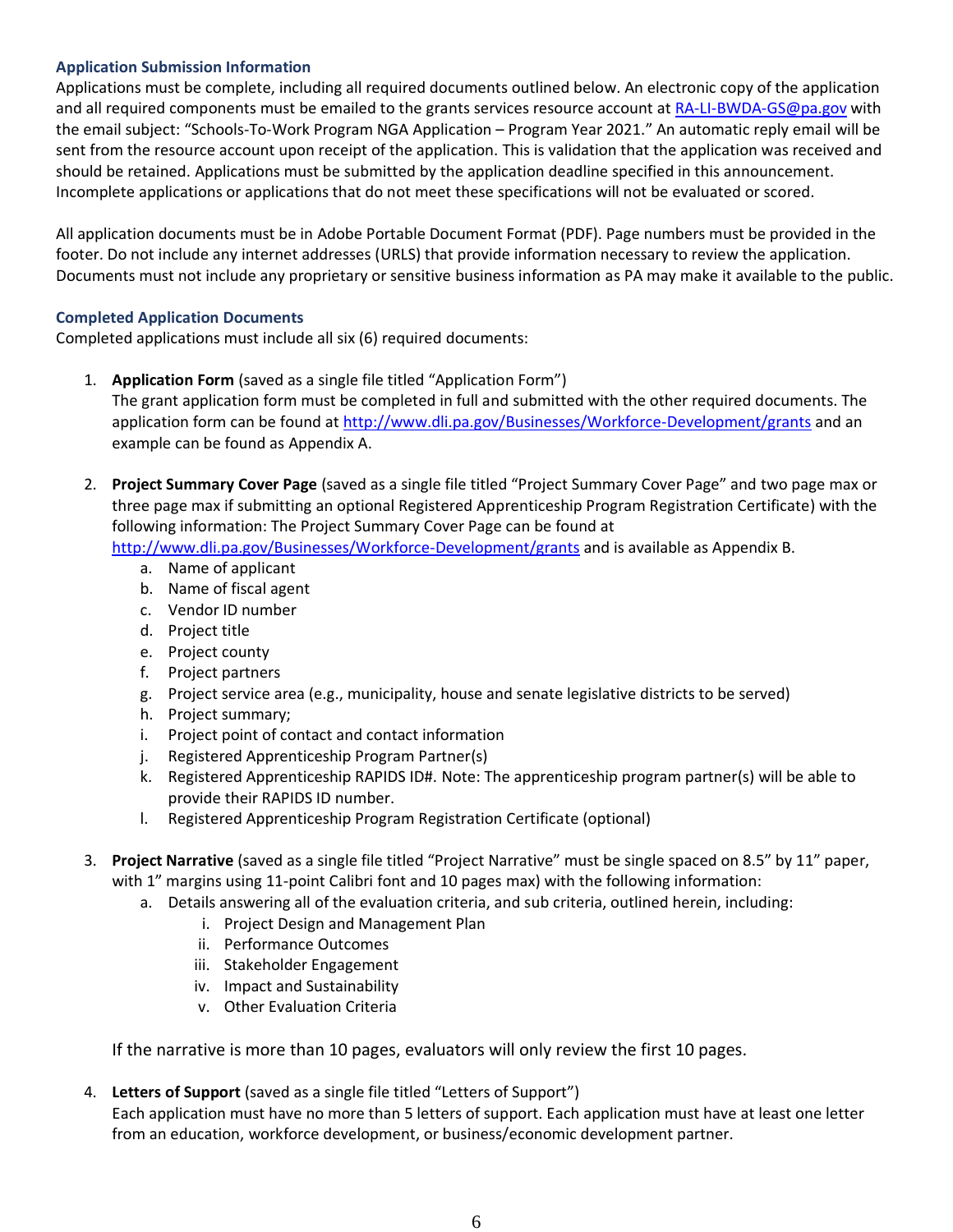5. **Budget Form** (saved as a single file titled "Budget Form")

Applicants must submit a detailed budget that includes expenditures by line item. The budget will be evaluated based on the Evaluation Criteria above, and in terms of cost reasonableness and the relationship to proposed activities. Budgets must be for the time-period July 1, 2022 to December 31, 2024. The budget will also become the financial basis for any grant award, including making cost reimbursement payments over the course of the project. PA reserves the right to unilaterally modify application budgets, prior to, and/or after grant award. The Budget Form can be found at<http://www.dli.pa.gov/Businesses/Workforce-Development/grants> and an example can be found as Appendix C.

- 6. **Budget Justification** (saved as a single file titled "Budget Justification") Applicants must justify each expenditure by line item, including the costs proposed in each cost category and any other information to support the budget. The Budget Justification instructions can be found as Appendix D.
- 7. **EO 2021-06 Worker Protection Certification Form** (saved as a single file titled "Worker Protection Certification Form") Pursuant to Executive Order 2021-06, Worker Protection and Investment (October 21, 2021), contractors and grantees of the Commonwealth must certify that they are in compliance with Pennsylvania's Unemployment Compensation Law, Workers' Compensation Law, and all applicable Pennsylvania state labor and workforce safety laws. The form can be found at: [http://www.dli.pa.gov/Businesses/Workforce-](http://www.dli.pa.gov/Businesses/Workforce-Development/grants)[Development/grants](http://www.dli.pa.gov/Businesses/Workforce-Development/grants) and is available as Appendix E.

# <span id="page-6-0"></span>Grant Award Details

### <span id="page-6-1"></span>**Grant Funding**

This NGA is funded by Reemployment funds. Reemployment funds may be used to fund programs and services to assist individuals to become employed or improve their employment, including, without limitation, job search and placement services, educational enhancement, job training and job readiness and workplace skills training. Please note that this is a reimbursement grant. Funding is only provided to grantees after expenses have been incurred.

### <span id="page-6-2"></span>**Estimated Funding and Award Size**

Approximately \$2,500,000 is available. The proposal maximum is \$250,000 per project. Grants will be awarded and funded competitively based on availability of funds.

### <span id="page-6-3"></span>**Application Deadline**

STWP applications are due March 15, 2022, 4 PM EST. Late applications will not be accepted.

#### <span id="page-6-4"></span>**Proposed Grant Timeline and Award Period**

STWP funding is anticipated to be used for grant-related activities from July 1, 2022 to December 31, 2024.

#### <span id="page-6-5"></span>**Allowable and Disallowable Costs and Expenses**

Funds available through this NGA must be used to support a STWP. While matching funds are not required, applicants are strongly encouraged to leverage federal and non-commonwealth resources, including, but not limited to, WIOA, Adult Basic Education, TANF, SNAP, philanthropic resources, employer contributions, and other resources to reach their project goals. Applicants are also encouraged to use existing staff, facilities, and equipment, and other in-kind resources to reach their project goals. Finally, STWP funding should supplement, not supplant, existing public and private resources (e.g. other federal or state grants and philanthropic contributions, cash, in-kind, etc.). Proposals should demonstrate efficient and effective use of resources.

• **Allowable Direct Costs:** Allowable costs include, but are not limited to, education and training costs, customer service costs, barrier remediation costs, support services costs, outreach and recruitment costs, and administrative costs (must not exceed 10 percent of total amount requested).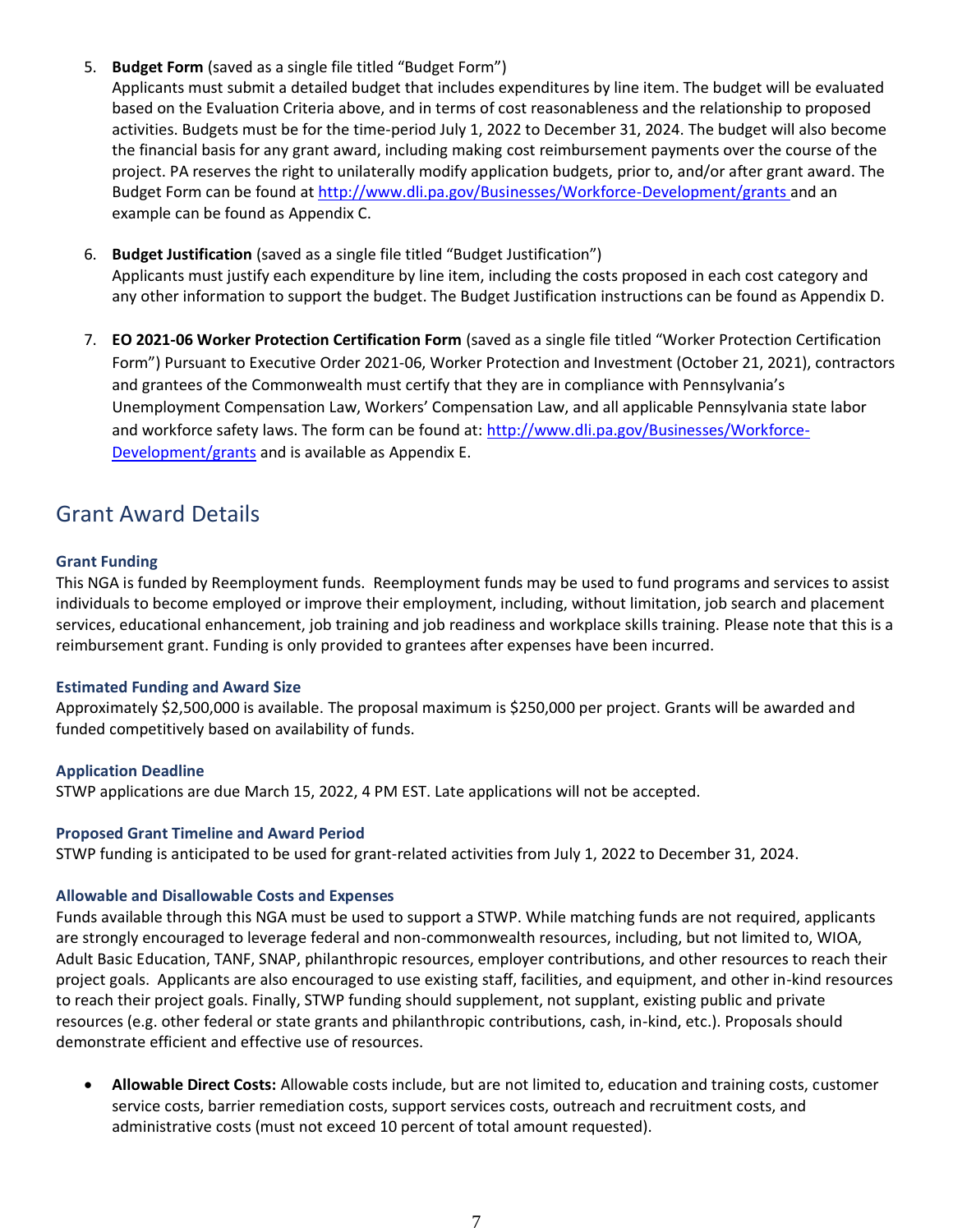• **Unallowable Costs:** Unallowable costs include pre-award costs, building construction, and procuring lobbying services and all other costs not associated with the direct performance of the award. Pre-award costs are incurred at the applicant's risk. L&I is under no obligation to reimburse such costs if for any reason the applicant does not receive an award or if the award is made for a lesser amount than the applicant expected. L&I reserves the right to disallow any costs that do not align with the approved grant proposal and/or the notice of grant award.

# <span id="page-7-0"></span>Grant Award Administration

### <span id="page-7-1"></span>**Award Notices**

Applicants will be notified in writing within 30 days after the award determination.

# <span id="page-7-2"></span>**Period of Performance**

L&I anticipates a performance period beginning July 1, 2022 to December 31, 2024.

# **Grant Agreements/Other**

Awardees are required to enter into a workforce grant agreement with L&I unless the grantee has a current grant agreement already in place. L&I reserves the right to seek repayment of funds if it is determined that funds were not utilized for the original stated and approved purpose.

L&I also reserves the right to award grants ensuring program diversity and alignment with other public funding and/or initiatives. L&I reserves the right to request additional information or modifications to applications for any reason deemed necessary. L&I shall notify all applicants whose applications are not accepted for funding under this NGA.

PA may enter into discussions with a selected applicant for any reason deemed necessary, including but not limited to: (1) the budget is not appropriate or reasonable; (2) only a portion of the application is selected for award; (3) PA needs additional or clarifying information; (4) special terms and conditions are required. Failure to satisfactorily resolve the issues identified by PA within a specific period determined by PA may preclude award to the applicant.

PA reserves the right, without qualification, to reject any or all applications received in response to this announcement and to select any application, in whole or in part, as a basis for negotiation and/or award. PA reserves the right to award grants on a conditional basis if there are concerns surrounding one or more sections of the application(s). In the instance that a conditional award is made, the applicant is responsible to take immediate and appropriate action to remedy the area of concern in accordance with Department guidance.

The L&I contracting officer is the only individual who can make awards or commit PA to the expenditure of public funds. A commitment by other than the contracting officer, either explicit or implied, is invalid.

L&I reserves the right to de-obligate funds for those projects that show minimal expenditure or obligation. Any funds not committed may be reallocated to other projects awarded under this NGA.

### <span id="page-7-3"></span>**Reporting and Evaluation**

Grantees will be required to submit program and fiscal progress reports during and upon conclusion of the funded project. All required forms will be supplied by PA and will be outlined in the award package. All close-out final reports are to be submitted within 60 days of the period of performance end or upon full award expenditure (whichever occurs first). In addition to report submissions, awardees are required to participate in routine calls with PA staff, unless otherwise determined, to review grant progression, share best practices and receive technical support. Additional information will be provided upon award selection. Awardees may be required to participate in a third-party evaluation.

Grantees may be required to collect and maintain Personally Identifiable Information (PII). Grantees must ensure PII is sufficiently protected, follow their existing agency data protection internal controls for handling and storing data, and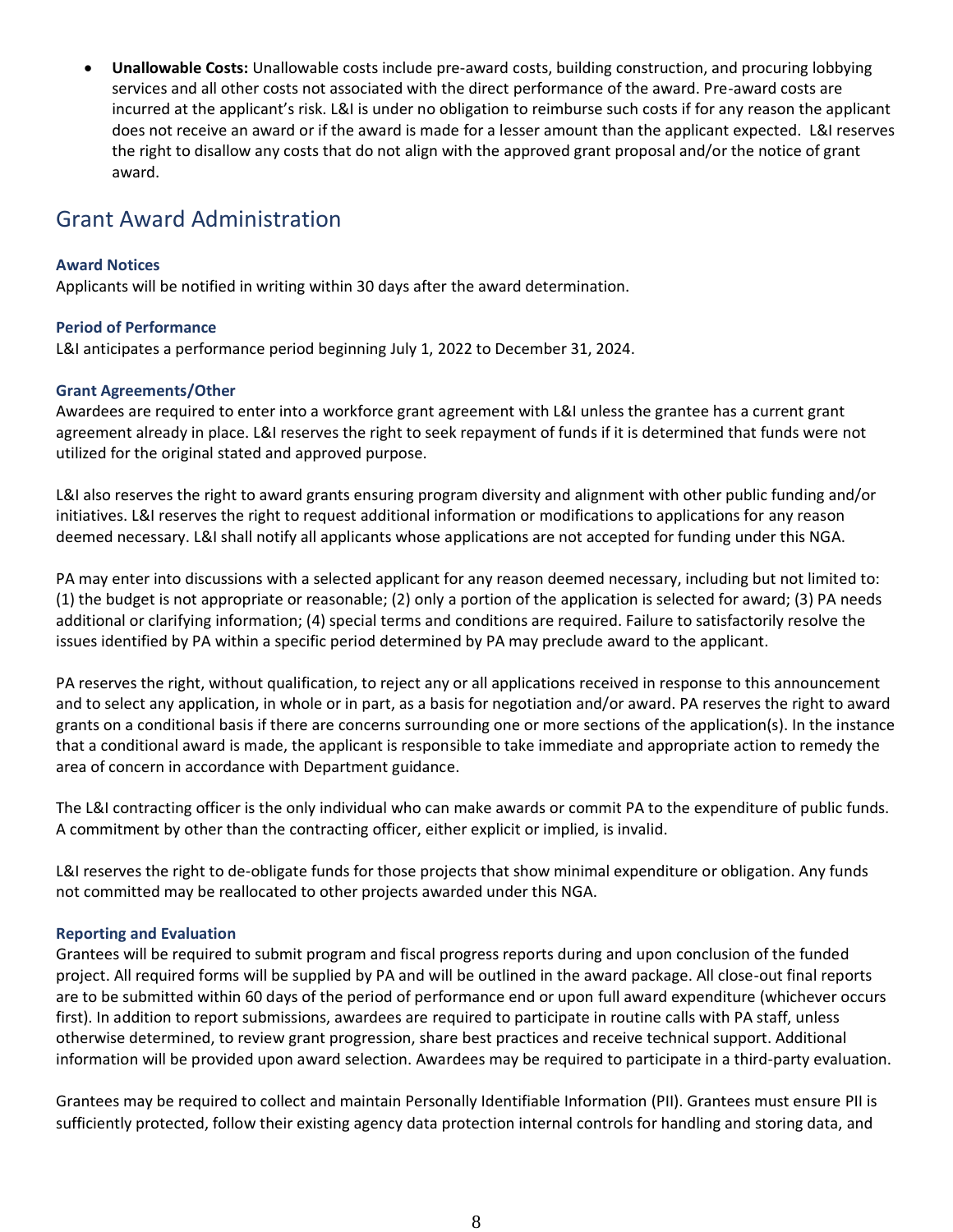will transfer required data to BWDA in accordance with the Commonwealth's [Information Technology Policy No. ITP-](https://www.oa.pa.gov/Policies/Documents/itp_sec025.pdf)SEC025, *[Proper Use and Disclosure of Personally Identifiable Information \(PII\).](https://www.oa.pa.gov/Policies/Documents/itp_sec025.pdf)*

# <span id="page-8-0"></span>Questions/Agency Contacts

Questions regarding the content of this NGA must be submitted in writing to [RA-LI-BWDA-GS@pa.gov.](mailto:RA-LI-BWDA-GS@pa.gov)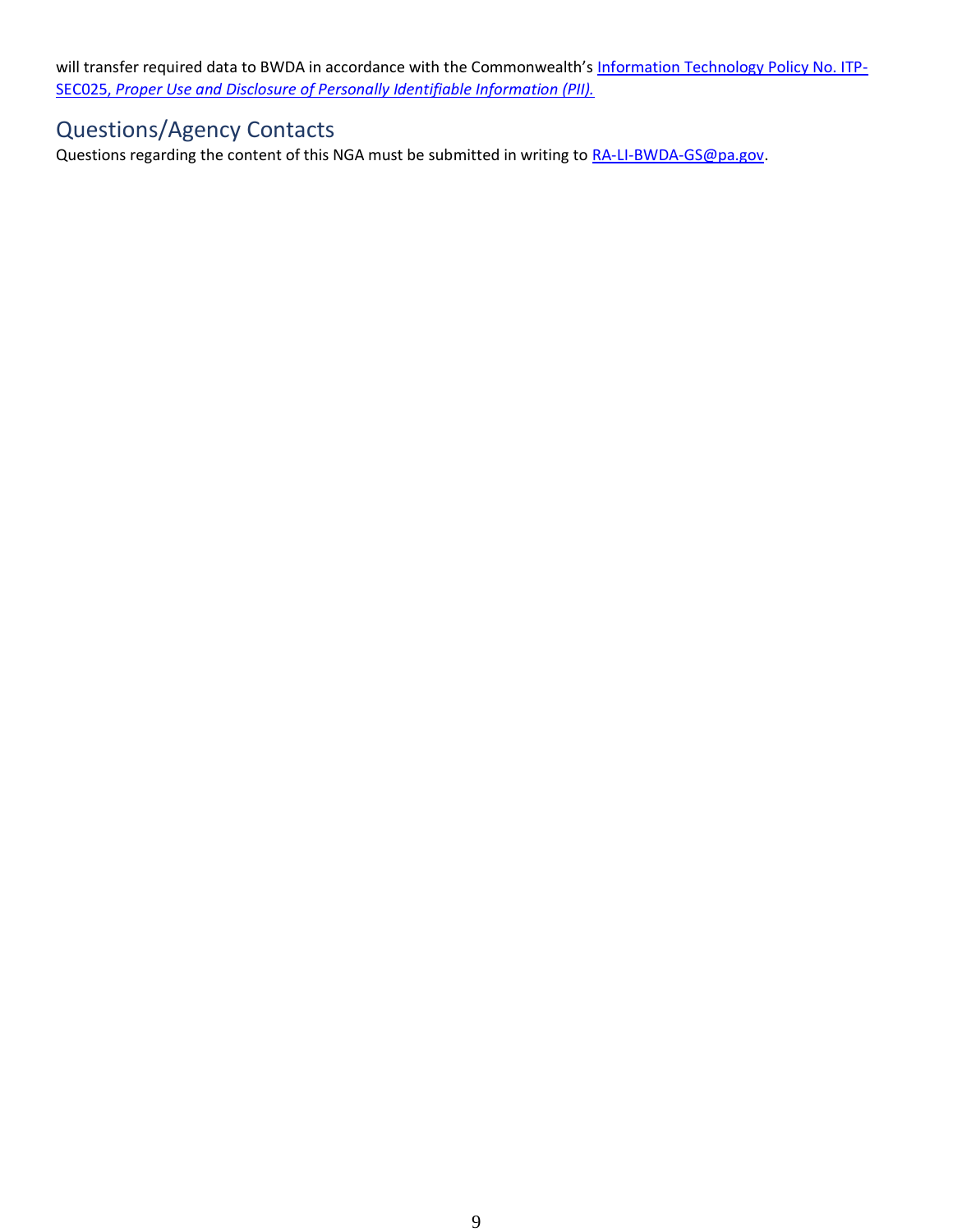# **Appendix A: Application Form**

# Application Form

|                                                                                                                                                                                                                                                                     |                                                                                                                                                           |                                                                                                |                                                                                        | <b>Type of Project:</b>                                                                                                                                         | Choose an item.                                                                                      |                                                               | <b>Applicant Type:</b>                                                                                                                                                                                  | Choose an item.                                                                                                                   |  |
|---------------------------------------------------------------------------------------------------------------------------------------------------------------------------------------------------------------------------------------------------------------------|-----------------------------------------------------------------------------------------------------------------------------------------------------------|------------------------------------------------------------------------------------------------|----------------------------------------------------------------------------------------|-----------------------------------------------------------------------------------------------------------------------------------------------------------------|------------------------------------------------------------------------------------------------------|---------------------------------------------------------------|---------------------------------------------------------------------------------------------------------------------------------------------------------------------------------------------------------|-----------------------------------------------------------------------------------------------------------------------------------|--|
| <b>Local Workforce Development Board:</b><br>Choose an item.                                                                                                                                                                                                        |                                                                                                                                                           |                                                                                                |                                                                                        |                                                                                                                                                                 |                                                                                                      |                                                               |                                                                                                                                                                                                         |                                                                                                                                   |  |
| Grant / Project Title:<br>Click or tap here to enter text.                                                                                                                                                                                                          |                                                                                                                                                           |                                                                                                |                                                                                        |                                                                                                                                                                 |                                                                                                      |                                                               |                                                                                                                                                                                                         |                                                                                                                                   |  |
| <b>Targeted Industry Cluster:</b>                                                                                                                                                                                                                                   |                                                                                                                                                           |                                                                                                | Click or tap here to enter text.                                                       |                                                                                                                                                                 | Sub-Cluster:                                                                                         |                                                               |                                                                                                                                                                                                         | Click or tap here to enter text.                                                                                                  |  |
| Counties served by this grant:                                                                                                                                                                                                                                      |                                                                                                                                                           |                                                                                                |                                                                                        |                                                                                                                                                                 |                                                                                                      |                                                               |                                                                                                                                                                                                         |                                                                                                                                   |  |
| $\Box$ Adams<br>Allegheny<br>□<br>Armstrong<br>□<br>Beaver<br>□<br>Bedford<br>□<br><b>Berks</b><br>□<br>Blair<br>□<br><b>Bradford</b><br>□<br><b>Bucks</b><br>□<br><b>Butler</b><br>□<br>Cambria<br>□<br>Cameron<br>□<br>Carbon<br>□<br>Centre<br>□<br>Chester<br>□ | Clarion<br>$\Box$<br>$\Box$<br>Clinton<br>□<br>□<br>□<br>□<br>$\Box$<br>$\Box$<br>Elk<br>$\Box$<br>Erie<br>□<br>$\Box$<br>Forest<br>□<br>□<br>Fulton<br>□ | Clearfield<br>Columbia<br>Crawford<br>Cumberland<br>Dauphin<br>Delaware<br>Fayette<br>Franklin | □<br>$\Box$<br>□<br>□<br>□<br>□<br>$\Box$<br>$\Box$<br>$\Box$<br>□<br>□<br>□<br>□<br>□ | Huntingdon<br>Indiana<br>Jefferson<br>Juniata<br>Lackawanna<br>Lancaster<br>Lawrence<br>Lebanon<br>Lehigh<br>Luzerne<br>Lycoming<br>McKean<br>Mercer<br>Mifflin |                                                                                                      | $\Box$<br>□<br>$\Box$<br>□<br>$\Box$<br>□<br>□<br>$\Box$<br>□ | Montgomery<br>Montour<br>Northampton<br>Northumberland<br>Perry<br>Philadelphia<br>Pike<br>Potter<br>$\Box$ Schuylkill<br>$\Box$ Snyder<br>$\Box$ Somerset<br>$\Box$ Sullivan<br>□ Susquehanna<br>Tioga | □ Venango<br>$\Box$ Warren<br>$\Box$ Washington<br>$\Box$ Wayne<br>□ Westmoreland<br>$\Box$ Wyoming<br>□ York<br>$\Box$ Statewide |  |
|                                                                                                                                                                                                                                                                     | □<br>Greene                                                                                                                                               |                                                                                                | □                                                                                      | Monroe                                                                                                                                                          |                                                                                                      | □                                                             | Union                                                                                                                                                                                                   |                                                                                                                                   |  |
| Local Workforce Development Areas (LWDA) affected by this grant:                                                                                                                                                                                                    |                                                                                                                                                           |                                                                                                |                                                                                        |                                                                                                                                                                 |                                                                                                      |                                                               |                                                                                                                                                                                                         |                                                                                                                                   |  |
| Allegheny<br>□<br><b>Berks</b><br>□<br><b>Bucks</b><br>□<br>Chester<br>$\Box$<br>Delaware<br>□<br>Westmoreland-Fayette<br>$\Box$                                                                                                                                    | □<br>$\Box$<br>$\Box$<br>□<br>$\Box$<br>$\Box$                                                                                                            | Lackawanna<br>Lancaster<br>Lehigh Valley<br>Montgomery<br>Philadelphia                         | Luzerne-Schuylkill                                                                     | $\Box$<br>$\Box$<br>□<br>□<br>$\Box$<br>$\Box$                                                                                                                  | Pittsburgh<br>Southern Alleghenies<br><b>Tri-County</b><br>North Central<br>Northern Tier<br>Poconos |                                                               | □<br>□<br>□<br>□<br>□<br>□                                                                                                                                                                              | <b>West Central</b><br>Southwest Corner<br>Northwest<br>Central<br>South Central<br><b>Statewide</b>                              |  |
| Is your business a Pennsylvania Qualified Small Business as described in 4 Pa. Code 2.32?                                                                                                                                                                           |                                                                                                                                                           |                                                                                                |                                                                                        |                                                                                                                                                                 |                                                                                                      |                                                               | Choose an item.                                                                                                                                                                                         |                                                                                                                                   |  |
| <b>Applicant Information</b>                                                                                                                                                                                                                                        |                                                                                                                                                           |                                                                                                |                                                                                        |                                                                                                                                                                 |                                                                                                      |                                                               |                                                                                                                                                                                                         |                                                                                                                                   |  |
| Name<br>Address 1<br>Address 2                                                                                                                                                                                                                                      |                                                                                                                                                           |                                                                                                |                                                                                        |                                                                                                                                                                 |                                                                                                      |                                                               |                                                                                                                                                                                                         |                                                                                                                                   |  |
| City                                                                                                                                                                                                                                                                |                                                                                                                                                           |                                                                                                |                                                                                        |                                                                                                                                                                 |                                                                                                      | <b>PA</b>                                                     |                                                                                                                                                                                                         | ZIP Code                                                                                                                          |  |
| Name and contact information of primary person to be contacted on matters involving this application                                                                                                                                                                |                                                                                                                                                           |                                                                                                |                                                                                        |                                                                                                                                                                 |                                                                                                      |                                                               |                                                                                                                                                                                                         |                                                                                                                                   |  |
| <b>First Name</b>                                                                                                                                                                                                                                                   |                                                                                                                                                           |                                                                                                | Last Name                                                                              |                                                                                                                                                                 |                                                                                                      | Phone                                                         |                                                                                                                                                                                                         |                                                                                                                                   |  |
| Title                                                                                                                                                                                                                                                               |                                                                                                                                                           |                                                                                                |                                                                                        |                                                                                                                                                                 |                                                                                                      | Email                                                         |                                                                                                                                                                                                         |                                                                                                                                   |  |
| Funding proposal request (\$):                                                                                                                                                                                                                                      |                                                                                                                                                           | Labor & Industry: \$                                                                           |                                                                                        |                                                                                                                                                                 |                                                                                                      | <b>Matching Funds:</b>                                        | \$                                                                                                                                                                                                      |                                                                                                                                   |  |
| Authorized representative printed name:                                                                                                                                                                                                                             |                                                                                                                                                           |                                                                                                | Name                                                                                   |                                                                                                                                                                 |                                                                                                      |                                                               |                                                                                                                                                                                                         |                                                                                                                                   |  |
|                                                                                                                                                                                                                                                                     |                                                                                                                                                           |                                                                                                |                                                                                        |                                                                                                                                                                 |                                                                                                      |                                                               |                                                                                                                                                                                                         |                                                                                                                                   |  |

| Authorized representative signature/date: |  |  |
|-------------------------------------------|--|--|
|                                           |  |  |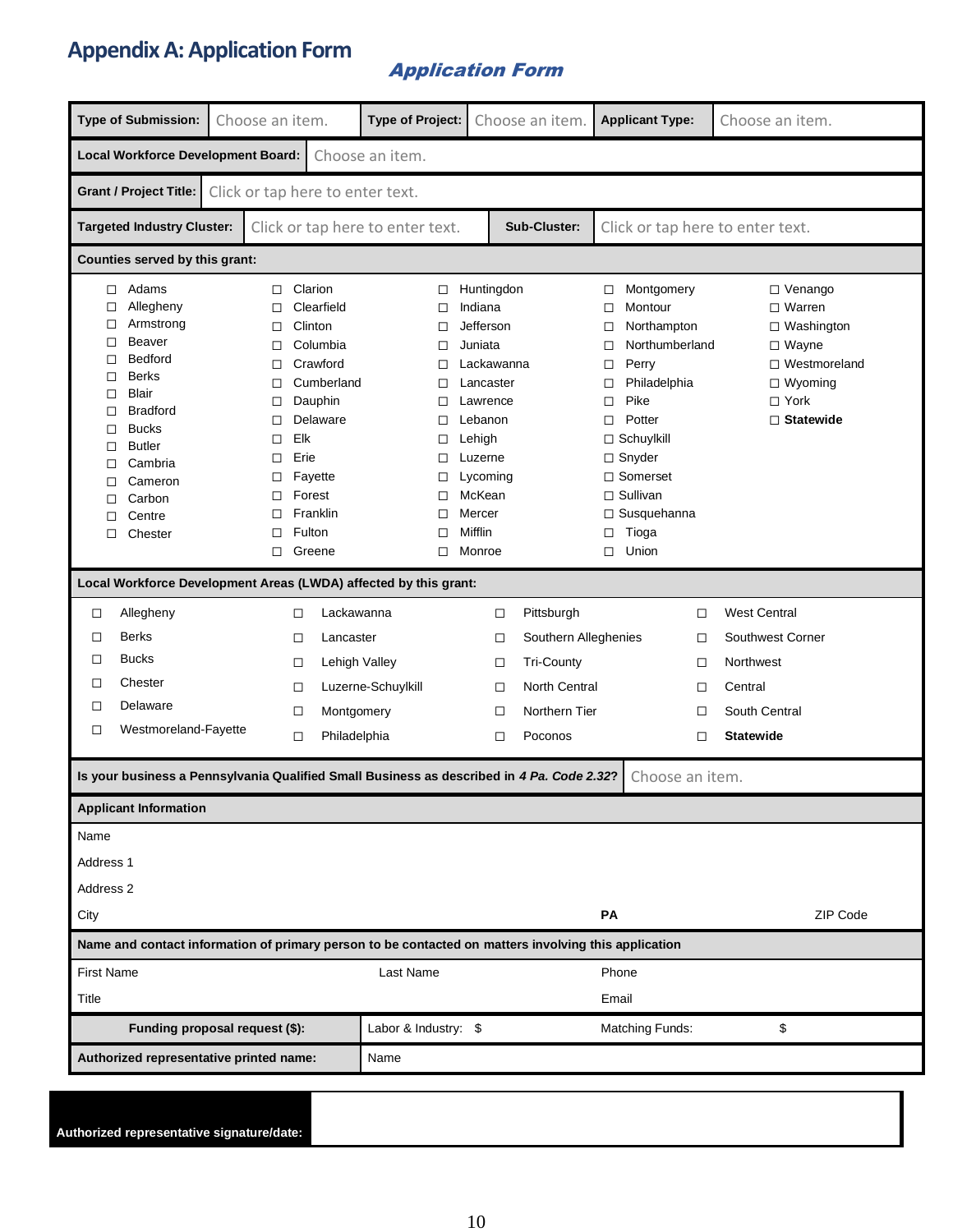# Application Form

Application Instructions

# **Labor & Industry (L&I) Workforce Development Grant**

- 1. **Type of Submission**: Indicate whether this is a new request for funds for a new project or if this is a continuation of a project that was previously funded.
- 2. **Type of Project**: Indicate whether this grant is for training or services.
- 3. **Applicant:** Select Applicant type from drop down menu.
- 4. **Local Workforce Development Board (LWDB)**: Select the name of the LWDB with whom this project will be affiliated from the drop-down menu.
- 5. **Grant/Project Title**: Enter the name of the project.
- 6. **Target Industry Cluster/Sub Cluster**: Enter the name of the Industry Cluster and, if applicable, the sub-cluster.
- 7. **Counties Served**  Include all counties that will be served by the grant.
- 8. **LWDAs affected**  List all LWDAs involved in the grant.
- **9. Small Business –** Select whether your business is a Pennsylvania Qualified Small Business.
- 10. **Applicant Information**: Enter the applicant's name and address.
- 11. **Contact Information**: Enter contact information.
- 12. **Funding Proposal Requests:** Enter the amount requested for the project and include the amount of matching funds (if applicable).
- 13. **Authorized Representative**: Enter the name of the authorized representative. Sign and date the form.

**Please use the electronic, accessible version of the Application Form, available at <https://www.dli.pa.gov/Businesses/Workforce-Development/grants/Pages/default.aspx>**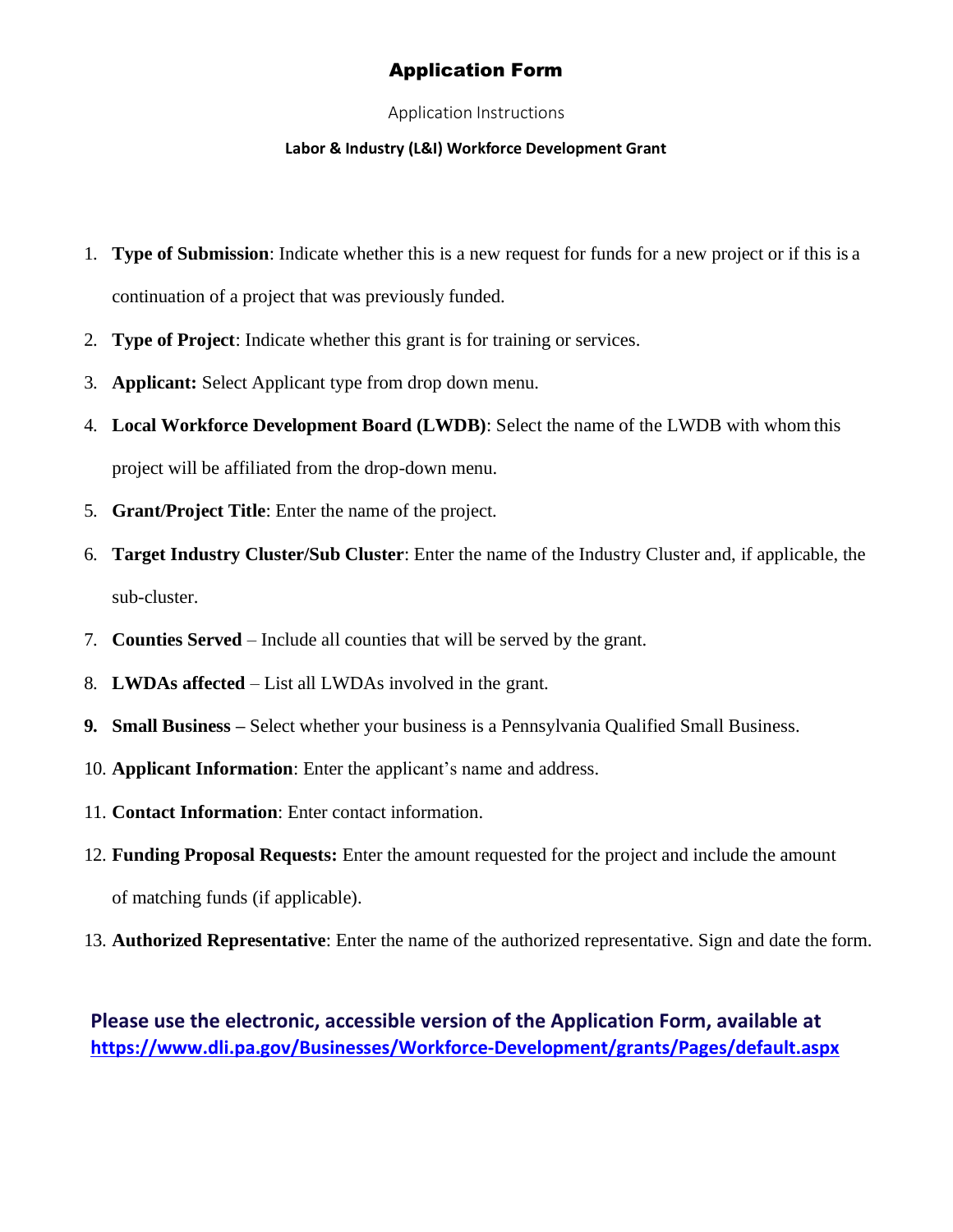# **Appendix B: Project Summary Cover Page**

School-to-Work Program

Summary Cover Page

Name of applicant:

Name of fiscal agent:

Vendor ID Number:

Project title:

Project county:

Project partners:

Project service area *(e.g. town/city/municipality to be served, and House and Senate legislative districts):*

Project summary:

Project Point of Contact and Contact Information:

Registered Apprenticeship Program Partner(s):

Registered Apprenticeship RAPIDS ID#: The apprenticeship program partner(s) will be able to provide their RAPIDS ID number.

Pre-Apprenticeship Program Name: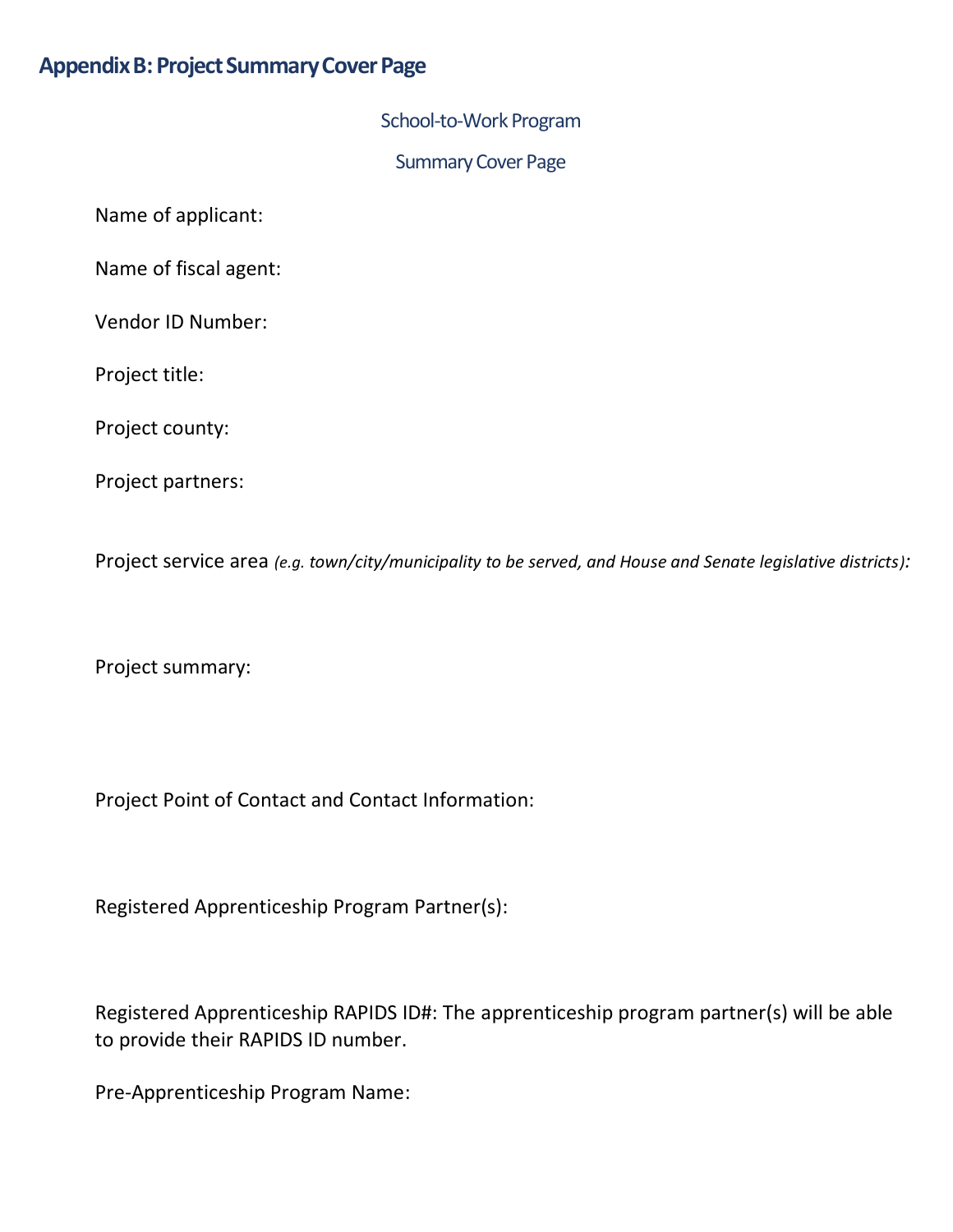# **Appendix C: Budget Form**

**Requested Amount:**

|                       |                                                             | <b>Budget</b> |
|-----------------------|-------------------------------------------------------------|---------------|
| <b>ADMINISTRATION</b> |                                                             | \$            |
|                       | Admin Staff Salaries & Fringe Benefits                      |               |
|                       | Operational Expenses (e.g. travel, postage, printing, etc.) |               |
|                       |                                                             |               |
|                       | <b>CAREER &amp; SUPPORTIVE SERVICES</b>                     | \$            |
|                       | Program Staff Salaries & Fringe Benefits                    |               |
|                       | Operational Expenses (e.g. travel, postage, printing, etc.) |               |
|                       | Other Program Expenses                                      |               |
|                       | <b>Supportive Service Funds</b>                             |               |
|                       |                                                             |               |
| <b>TRAINING</b>       |                                                             | Ś             |
|                       | <b>Classroom Training Expenditures</b>                      |               |
|                       | On The Job (OJT) Expenditures                               |               |
|                       | <b>Adult Education and Literacy Training</b>                |               |
|                       | Apprenticeship Training                                     |               |
|                       | Incumbent Worker Training                                   |               |
|                       | <b>Other Training Expenses</b>                              |               |
|                       |                                                             |               |
|                       | <b>TOTAL BUDGET</b>                                         | -\$           |

An excel version of the Budget Form available online a[t](https://www.dli.pa.gov/Businesses/Workforce-Development/grants/Pages/default.aspx)

[https://www.dli.pa.gov/Businesses/Workforce-](https://www.dli.pa.gov/Businesses/Workforce-Development/grants/Pages/default.aspx) [Development/grants/Pages/default.aspx.](https://www.dli.pa.gov/Businesses/Workforce-Development/grants/Pages/default.aspx) This document must be saved as a PDF for submission.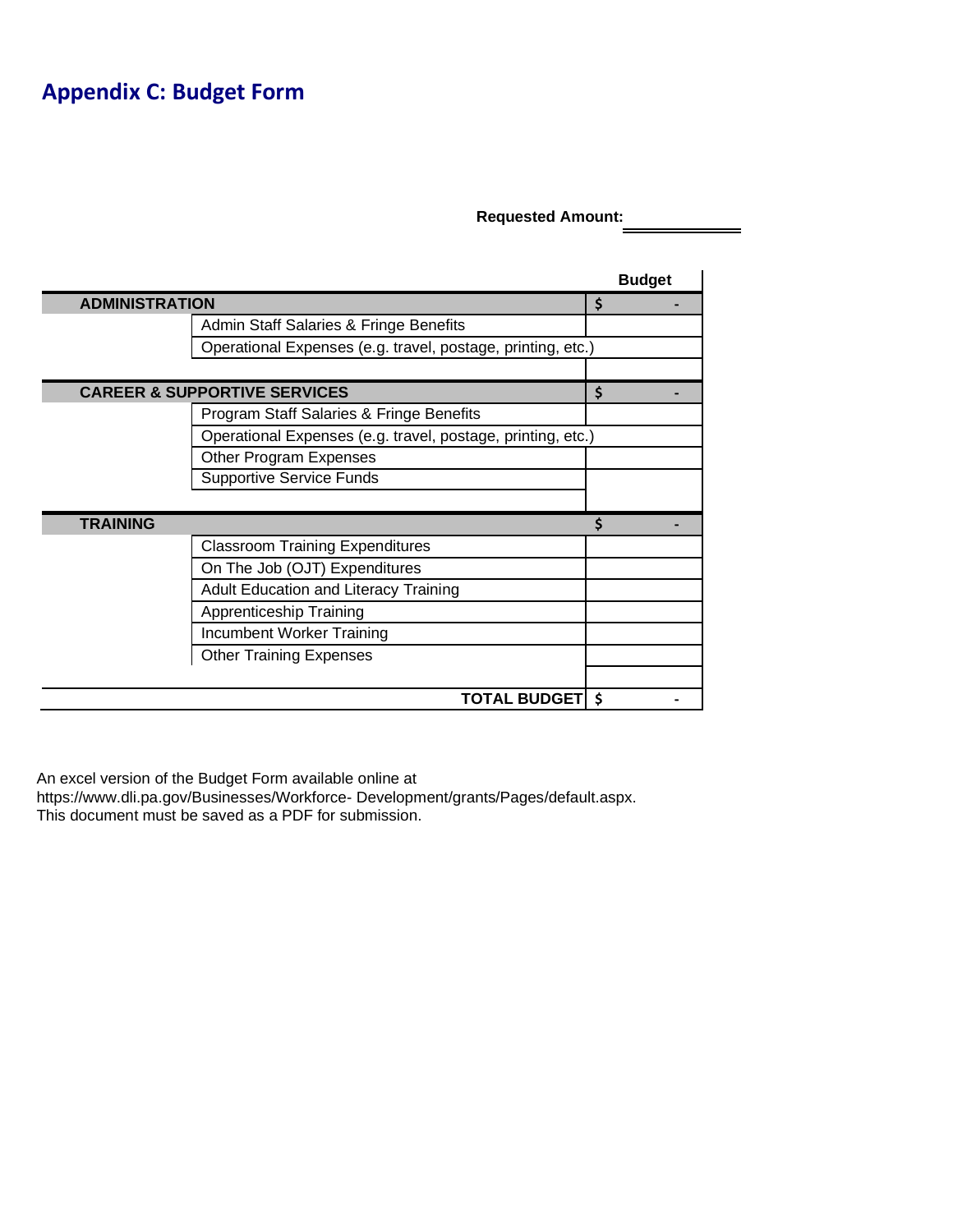# **Appendix D: Budget Justification**

# **General Instructions for the Completion of a Budget Justification**

The budget justification must include the following information:

- Each line item on the Budget Form must be explained, and the cost provided for each. Each line item on the Budget Form pertains to projected costs.
- The total for each line item on the Budget Justification must match the total for each line item on the Budget Form.
- Administrative Costs cannot exceed 10 percent of the requested funding.
- 1. **Staff Salaries**  List all staff positions by title. State the annual salary of each person, the percentage of each person's time devoted to the project, the amount of each person's salary funded by the grant, and the total personnel cost for the period of performance. Be sure to breakout administrative and program salaries.
- 2. **Fringe Benefits**  Provide the overall fringe benefit percentage which reflects the recipient's organizational fringe, and list the components included, such as health insurance, FICA, retirement, etc. Provide the fringe benefit calculation for each staff position listed under the salary line item. Be sure to breakout administrative and program fringe.
- 3. **Operational Expenses**  List each item in sufficient detail for the grantor to determine whether the costs are reasonable or allowable (rent, utilities, printing, postage, supplies, staff travel, etc.).
- 4. **Other Program Expenses** List each item in sufficient detail for the grantor to determine whether the costs are reasonable or allowable. Costs included under *Other*  should not fit into any other line item category.

**Note:** If including equipment, be sure to identify each item of equipment to be purchased which has an estimated acquisition cost of \$5,000 or more per unit and a useful lifetime of more than one year. List the quantity and unit cost per item. Items with a unit cost of less than \$5,000 are supplies.

- 5. **Supportive Services**  List types of supportive services for participants (uniforms, transportation, tools, test fees, etc.)
- 6. **Training**  Breakout Training costs into the budget category. List each item in sufficient detail for the grantor to determine whether the costs are reasonable or allowable. Be sure to include number of participants for each line item.

For example, Classroom Training Expenditures – 15 people \* \$150 Forklift Training= \$2,250.00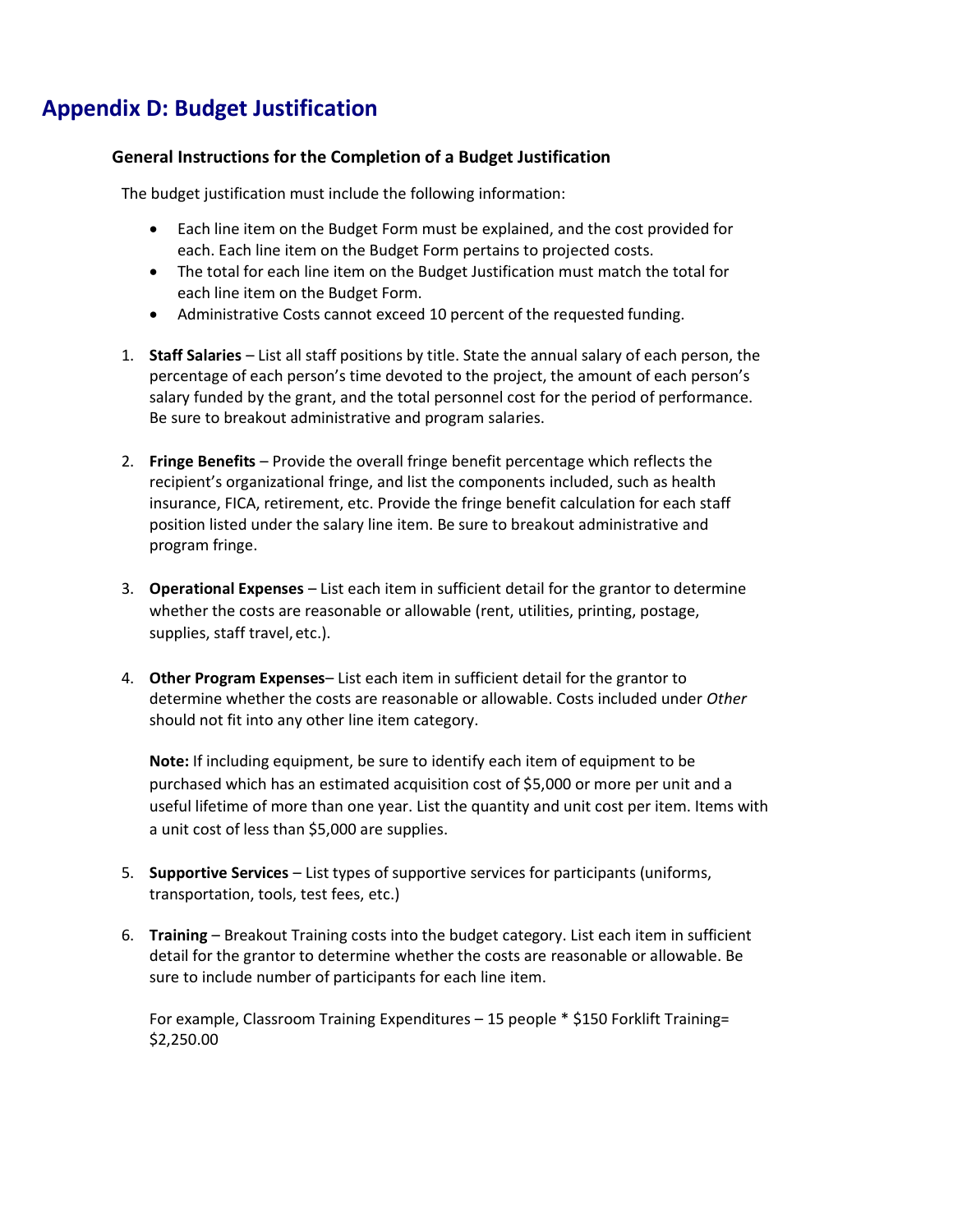# **Appendix E: Worker Protection and Investment Certification Form**

- A. Pursuant to Executive Order 2021-06, *Worker Protection and Investment* (October 21, 2021), the Commonwealth is responsible for ensuring that every worker in Pennsylvania has a safe and healthy work environment and the protections afforded them through labor laws. To that end, contractors and grantees of the Commonwealth must certify that they are in compliance with Pennsylvania's Unemployment Compensation Law, Workers' Compensation Law, and all applicable Pennsylvania state labor and workforce safety laws including, but not limited to:
	- 1. Construction Workplace Misclassification Act
	- 2. Employment of Minors Child Labor Act
	- 3. Minimum Wage Act
	- 4. Prevailing Wage Act
	- 5. Equal Pay Law
	- 6. Employer to Pay Employment Medical Examination Fee Act
	- 7. Seasonal Farm Labor Act
	- 8. Wage Payment and Collection Law
	- 9. Industrial Homework Law
	- 10. Construction Industry Employee Verification Act
	- 11. Act 102: Prohibition on Excessive Overtime in Healthcare
	- 12. Apprenticeship and Training Act
	- 13. Inspection of Employment Records Law
- B. Pennsylvania law establishes penalties for providing false certifications, including contract termination; and three-year ineligibility to bid on contracts under 62 Pa. C.S. § 531 (Debarment or suspension).

### **CERTIFICATION**

I, the official named below, certify I am duly authorized to execute this certification on behalf of the contractor/grantee identified below, and certify that the contractor/grantee identified below is compliant with applicable Pennsylvania state labor and workplace safety laws, including, but not limited to, those listed in Paragraph A, above. I understand that I must report any change in the contractor/grantee's compliance status to the Purchasing Agency immediately. I further confirm and understand that this Certification is subject to the provisions and penalties of 18 Pa. C.S. § 4904 (Unsworn falsification to authorities).

| <b>Signature</b>                         | <b>Date</b> |
|------------------------------------------|-------------|
|                                          |             |
| <b>Name</b> (Printed)                    |             |
|                                          |             |
| Title of Certifying Official (Printed)   |             |
|                                          |             |
| <b>Contractor/Grantee Name (Printed)</b> |             |